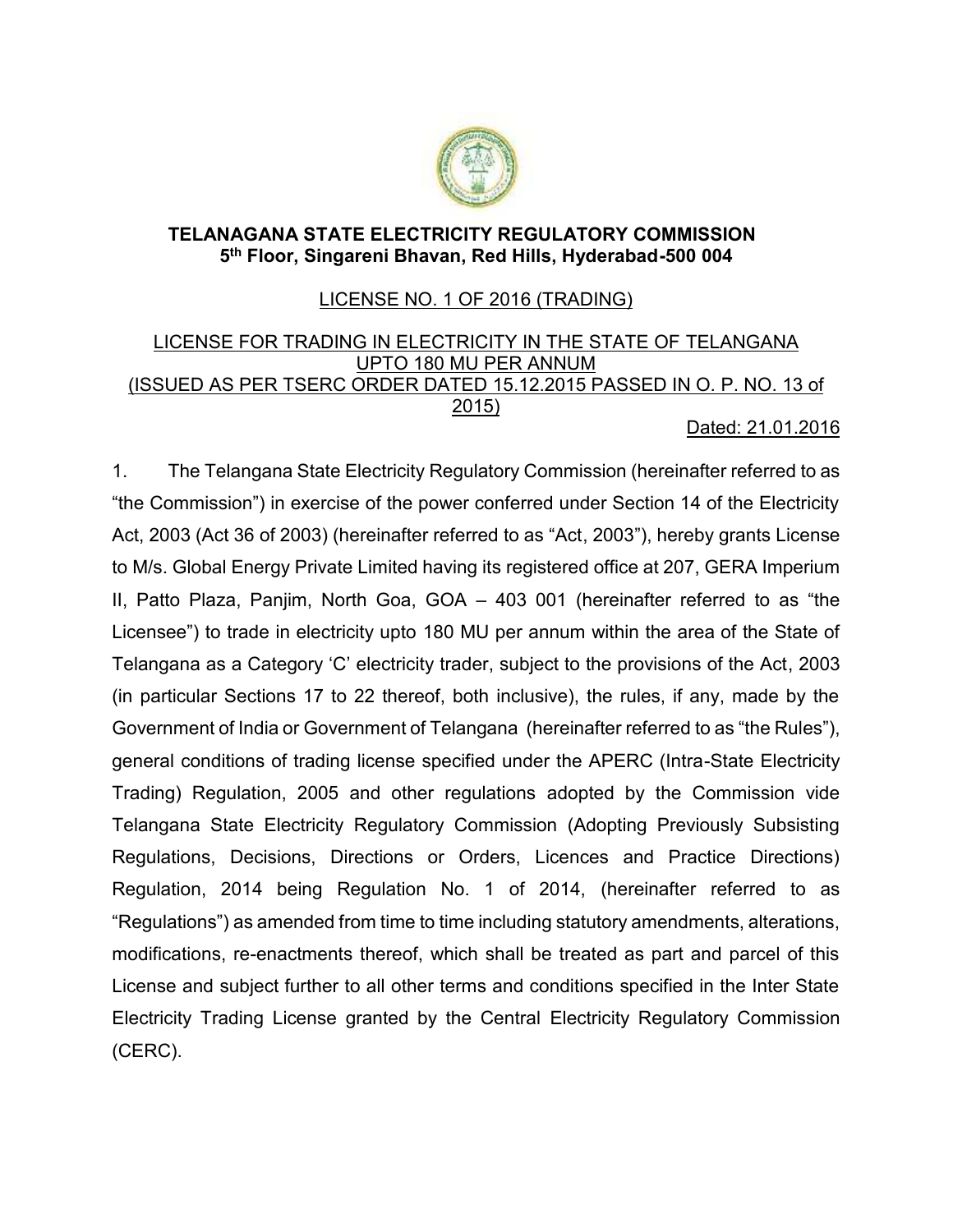2. The licensee shall follow the all the provisions of the Act, 2003, the rules issued by the Government of India or Government of Telangana if any, and provisions of APERC (Intra State Trading) Regulation, 2005 as amended from time to time by the Telangana State Electricity Regulatory Commission.

3. Any deviation from or contravention of or non compliance with the relevant statutory provisions or rules or regulations or specific terms and conditions of the Intra State Electricity Trading License granted by this Commission (or the Inter State Electricity Trading License granted by the CERC in so far as such trading in the State of Telangana) is concerned shall lead to the revocation of the license hereby granted.

4. The Intra State Electricity Trading License granted by this Commission shall commence on the date of the order passed by this Commission that is 15.12.2015 and shall be in force in terms of Section 15 (8) of the Act, 2003 for a period of **Twenty Five** (**25**) years, unless such license is revoked earlier.

5. The license is not transferable, except in accordance with the provisions of the Act, 2003, the rules and the Regulations made thereunder.

6. The trading margin, if any, fixed by the Commission under Section 86 (1) (j) of the Act, 2003 for the intra-state trading shall be applicable to the licensee, but such trading margins, so specified by the Commission shall not in any case be in contravention or contradictory to the trading margin specified by CERC.

7. 1) The licensee shall not without prior approval of the Commission

- a) undertake any transaction to acquire by purchase or take over or otherwise, the utility of any other licensee, or
- b) merge (its utility with any other utility or) with any other licensee
- 2) The licensee shall not at any time assign its license, or transfer its utility or any part thereof, by sale, lease or exchange or otherwise without the prior approval of the Commission under the provision of the Act, 2003 and rules regulation made thereunder in this regard.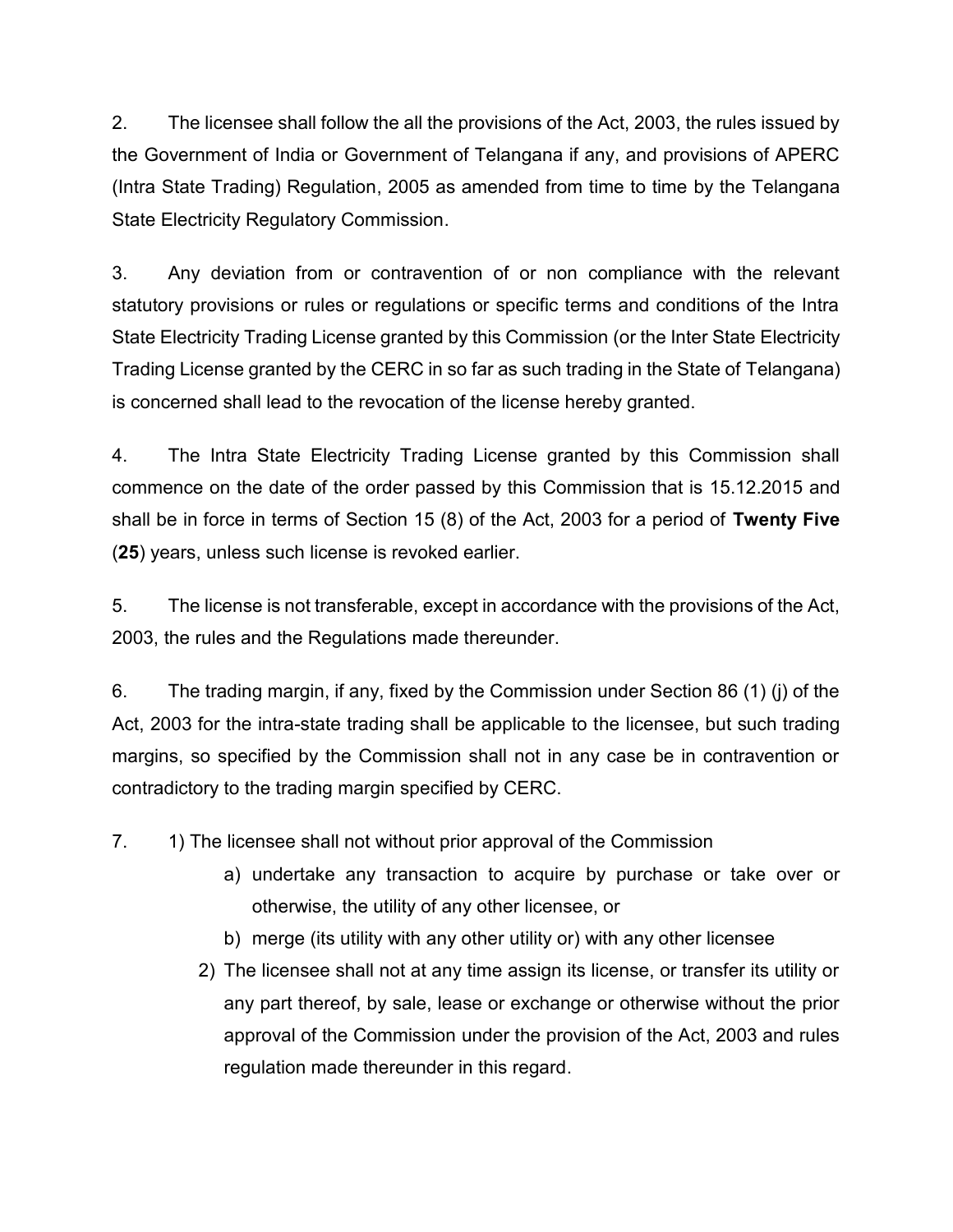3) Any agreement relating to any transaction referred to in sub-clause (1) and sub clause (2) unless made with the approval of the Commission, shall be void abinitio.

8. The grant of this licence to the licensee shall not in any way hinder or restrict the right of the Commission to grant a license to any other person within the same area for trading in electricity as an electricity trader. The licensee shall not claim any exclusivity.

9. The licensee may, with prior intimation to the Commission, engage in any other business for optimum utilization of its assets.

Provided that the licensee shall not engage in the business of transmission of electricity contravening provisions of Act, 2003.

Provided further, that the licensee shall maintain separate books of account for each of the business for the trading activity and other business undertaken by it. Such accounts are audited by separate auditors, that is the trading business separately and other business separately.

10. The licensee shall pay initial fee and annual fee as specified by the Commission in the APERC (Fees) Regulations, 2005 as amended by Regulation No. 11 of 2013 thereto and amended from time to time by the Telangana State Electricity Regulatory Commission.

For the purpose of this clause, the year means a period of twelve months from  $1<sup>st</sup>$ April of a calendar year to 31<sup>st</sup> March of the following calendar year.

11. The provisions contained in Sections 17 to 22 (both inclusive) of the Act, 2003 shall apply to the licensee with regard to revocation of license and sale of his utility.

12. a) The licensee shall make available a copy of the license for public inspection during working hours at his principal office located within the area of trading. The licensee shall, within a period of thirty (30) days from the grant of license, make available for sale, printed copies of the license, at a reasonable price, not exceeding photocopying charges.

b) The licensee shall display the licensee in a prominent place in the registered office as well as the offices located in the state of Telangana for enabling the persons